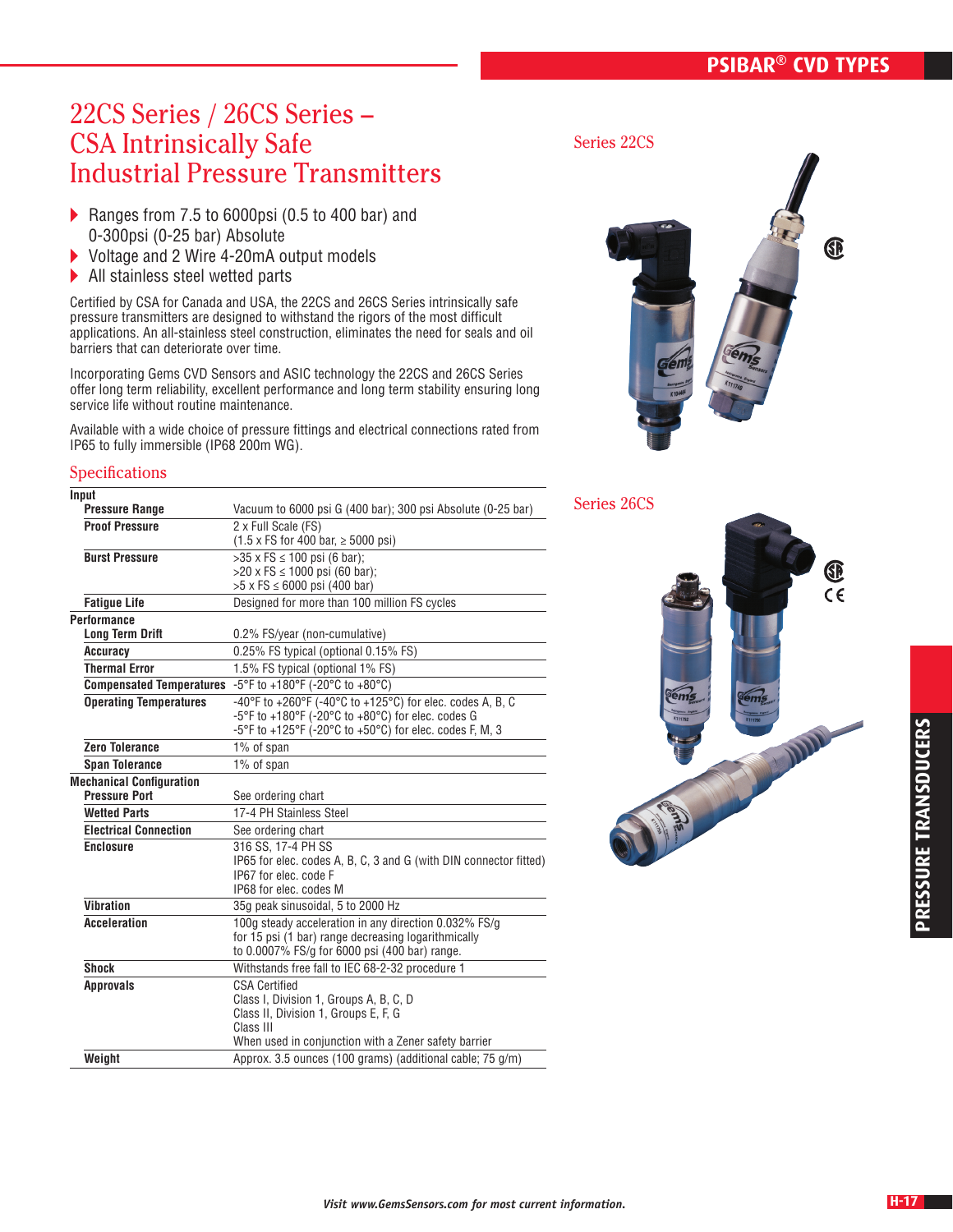

### Individual Specifications

| <b>Voltage Output units</b>       |                                   |  |  |  |  |
|-----------------------------------|-----------------------------------|--|--|--|--|
| Output                            | See ordering chart                |  |  |  |  |
| <b>Supply Voltage (Vs)</b>        | 1.5 VDC above FS output to 28 VDC |  |  |  |  |
| <b>Supply Voltage Sensitivity</b> | 0.01% FS/Volt                     |  |  |  |  |
| <b>Min. Load Resistance</b>       | (FS output / 2) Kohms             |  |  |  |  |
| <b>Current Consumption</b>        | Approx 6 mA at 7.5V output        |  |  |  |  |
| <b>Current Output units</b>       |                                   |  |  |  |  |
| Output                            | 4-20 mA (2 wire)                  |  |  |  |  |
| <b>Supply Voltage (Vs)</b>        | 24 VDC, (7-28 VDC)                |  |  |  |  |
| <b>Supply Voltage Sensitivity</b> | 0.01% FS/Volt                     |  |  |  |  |
| <b>Max. Loop Resistance</b>       | (Vs-7) x 50 ohms                  |  |  |  |  |

## Electrical Connections

|             | <b>Connection Code</b> | mA Output |                |              | <b>Voltage Output</b> |                |                |              |
|-------------|------------------------|-----------|----------------|--------------|-----------------------|----------------|----------------|--------------|
|             |                        | $+VE$     | -VE            | <b>EARTH</b> | -VE                   | <b>COMMON</b>  | <b>EARTH</b>   | <b>EARTH</b> |
| <b>22CS</b> | A, B                   |           | $\overline{2}$ | Е            |                       | 2              | $\overline{2}$ | 4            |
|             | 2, D, F                | R         | BK             | <b>DRAIN</b> | R                     | BK             | W              | <b>DRAIN</b> |
| <b>26CS</b> | 1                      | Α         | B              | D            | A                     | B              | C              | D            |
|             | C                      | А         | B              | Ε            | A                     | B              | C              | E            |
|             | G                      |           | 3              | E            |                       | $\overline{2}$ | 3              | E            |
|             | 3 (Cable)              | R         | ВK             | <b>DRAIN</b> | R                     | BK             | W              | <b>DRAIN</b> |
|             | <b>F</b> (Leads)       | R         | BK             | GR           | R                     | BK             | W              | GR           |
|             | M                      | R         | BL             | <b>DRAIN</b> | R                     | W              | Υ              | <b>DRAIN</b> |

## Electromagnetic Capability

Meets the requirement for CE marking of EN50081-2 for emissions and EN50082-2 for susceptibility.

#### Test Data:

- EN61000-4-2 Electrostatic Discharge. 8kV air discharge, 4kV contact discharge. Unit survived.
- ENV50140 Radiated RF Susceptibility. 10V/m, 80MHz-1GHz, 1kHz mod. Maximum recorded output error was  $\lt t1\%$
- ENV50204 Radiated RF Susceptibility to Mobile Telephones. 10V/m, 900MHz. Maximum recorded output error was <±1%.
- EN61000-4-4 Fast Burst Transient. 2kV, 5/50ns, 5kHz for 1 minute. Unit survived.
- ENV50141 Conducted RF Susceptibility. 10Vms, 1kHz mod, 150kHz - 80MHz. Maximum recorded output error was <±1%

#### **Cable Legend:**

|  | п<br>≺⊷<br>×<br>۰,<br>× |
|--|-------------------------|
|  | KI<br>ĸ<br>ю<br>410     |

|   | $BN = BIGCK$ |
|---|--------------|
| w | White        |

| v v | <b>VVIIILE</b> |  |
|-----|----------------|--|
|     |                |  |

- $G = Green$
- BL = Blue
- Y = Yellow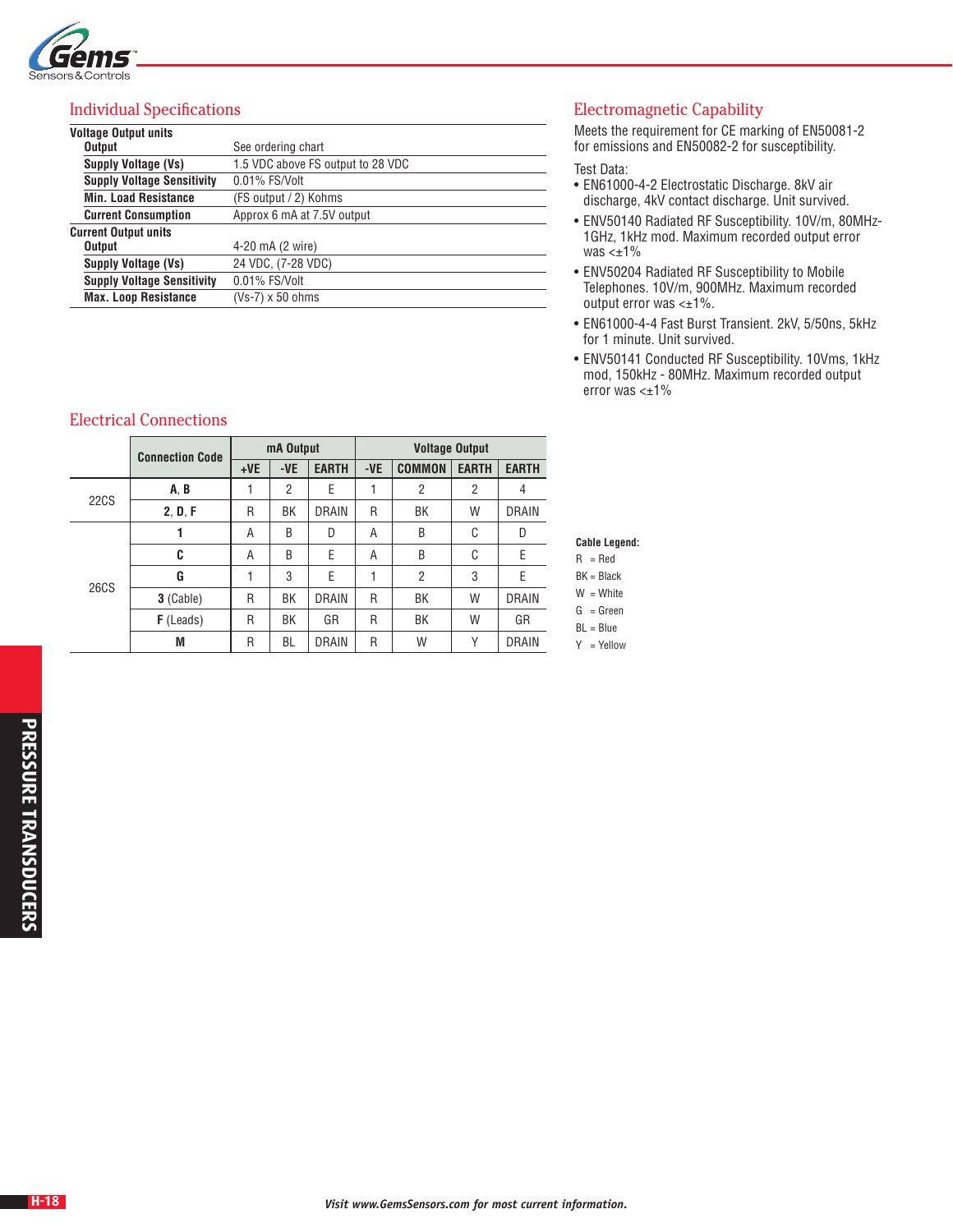# Dimensions

43

22CS Series